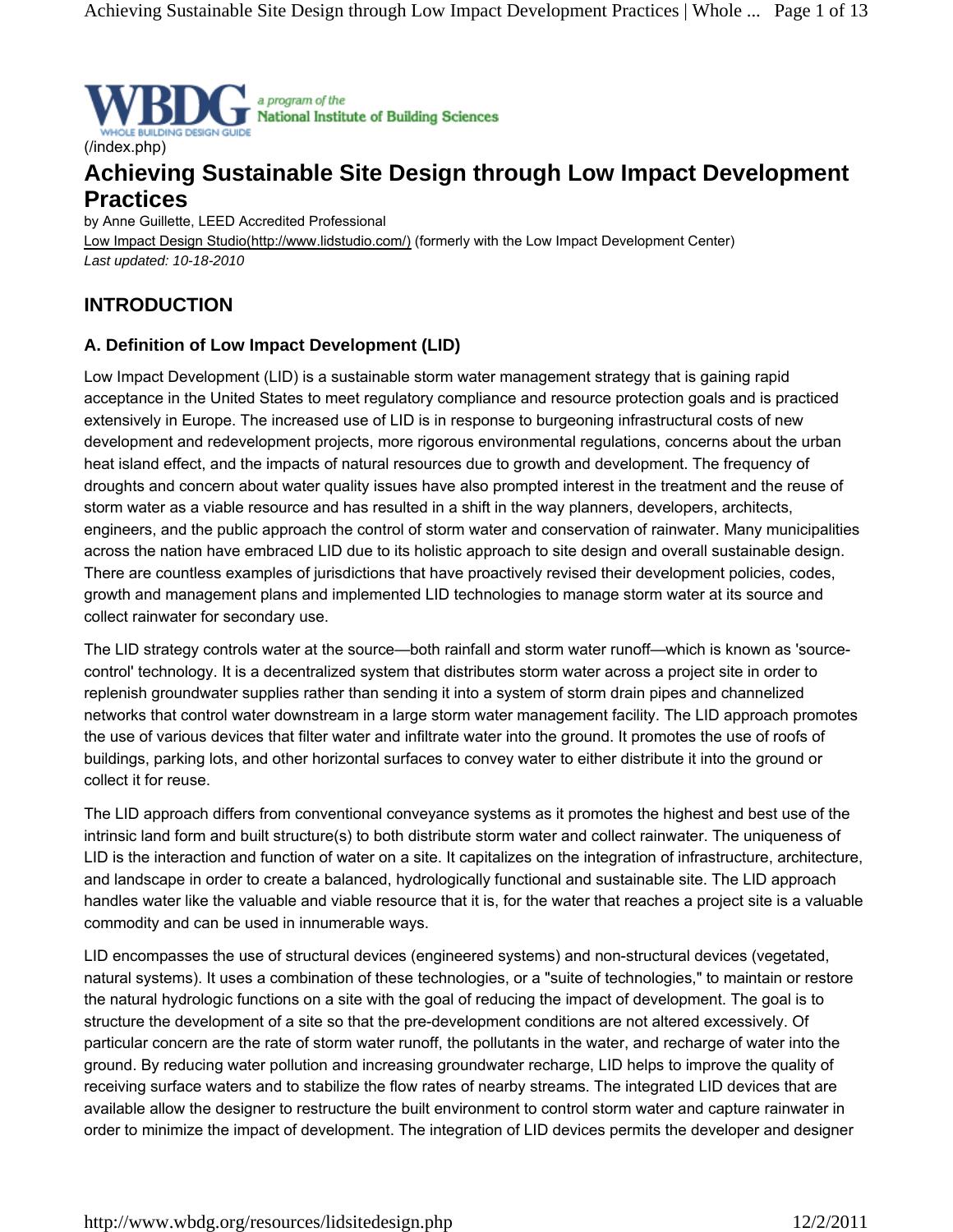to use an array of storm water management devices that are both cost-effective and environmentally sound. The LID strategy is not a static design approach, however, is very dynamic and adaptable. LID has been proven to reduce development and infrastructure costs, minimize operations and maintenance costs, and improve the marketability of projects.



# **B. Background of LID**

LID was pioneered in the 1990's by the Prince George's County, Maryland Department of Environmental Resources. The LID effort in Prince George's County began with the development and use of bioretention cells. The County's initial experience with bioretention led to a full-scale effort to incorporate LID into the County's resource protection program. In 1998, the County produced the first municipal LID manual. This was later expanded into a nationally distributed LID manual that was published in 2000. A feasibility study was prepared by the LID Center in 2002 that provided guidance on how LID could be used to retrofit urban areas. Since then the LID Center, other water research organizations, and universities have been developing tools, strategies, and techniques to incorporate LID into research and regulatory programs.

# **C. The Benefits of LID**

The primary benefits of LID are:

- 1. To prevent degradation of water quality and natural resources,
- 2. To manage storm water more efficiently and cost effectively,
- 3. To protect groundwater and drinking water supplies, and
- 4. To help communities grow more attractively.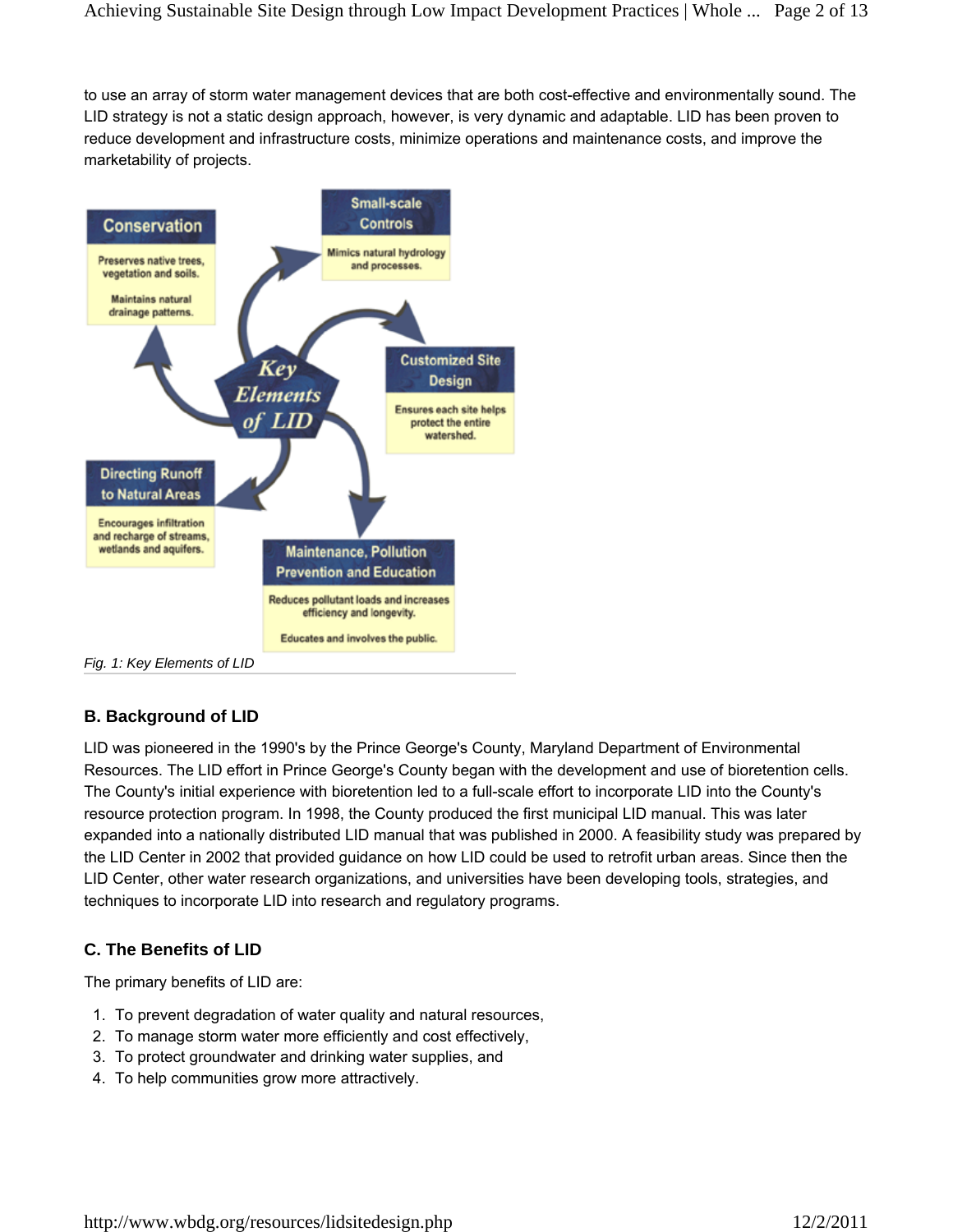## **D. Models of Ingenuity**

There still are many barriers to using LID technologies, primarily because of unfamiliarity with the technologies, and obstacles in the administrative and permitting process. However, many models already exist that illustrate the ingenuity of municipalities across the country to incorporate sustainable practices into their development codes and policies to protect their natural resources and manage storm water. Many communities have streamlined processes and revised their regulations and development codes to promote LID storm water management applications.

One popular practice among planning departments is extending provisional variances or waivers of standards to developers, engineers, and architects for projects that demonstrate the use of LID technologies. Many areas of the country that are progressive with respect to alternative storm water management applications are beginning to adapt their local codes and zoning laws as a result of successful pilot programs. Demonstration projects have repeatedly stimulated interest in LID practices and have prompted the passage of ordinances, revisions to development policies and codes, amendments to storm water management guidelines, and often influenced modifications to growth and management goals or Comprehensive Land Use Management Plans. Municipalities have used the pilot projects to:

- Demonstrate sustainable materials and products,
- Monitor storm water runoff,
- Measure the impact to adjacent waterways,
- Determine cost benefits,
- Streamline permitting and administrative approval processes, and
- Evaluate public involvement and acceptance.

## **E. The Challenge of LID**

LID is in the early stages of adoption in the United States and a challenge exists to assist municipalities in adapting these approaches and techniques. Although the technologies are relatively new to planners in this country and innovative in their response, they have been successfully used in Europe and Asia for many years. The technologies are not experimental; rather they are proven and tested. The challenge is to implement these technologies in inventive configurations. However, the pursuit of innovative technologies is not a foreign concept to developers, engineers, and architects that advocate and promote green building and sustainable design.

## **F. Case Studies and Pilot Projects**

There are many exemplary programs that have used a broad range of planning methods and systematic approaches to develop policies, practices, and procedures to meet local water quality regulations and environmental challenges. Municipalities such as Portland, Oregon have incorporated LID techniques into their urban resource protection programs. Local governments throughout the Puget Sound (Washington State) have revised ordinances, or passed new ordinances, to allow for and encourage LID practices. Several successful pilot projects have been constructed locally and nationally and have demonstrated the effectiveness of managing runoff, reducing construction and maintenance costs, and enhancing communities. As a result, they have created significant interest in LID. *Refer to Section IV for more detailed descriptions on case studies and pilot projects.*

# **DESCRIPTION**

## **A. LID Site Design Goals**

The goal of LID site design is to minimize the generation of storm water runoff and to treat pollutant loads where they are generated. This is accomplished by directing storm water towards small-scale systems that are dispersed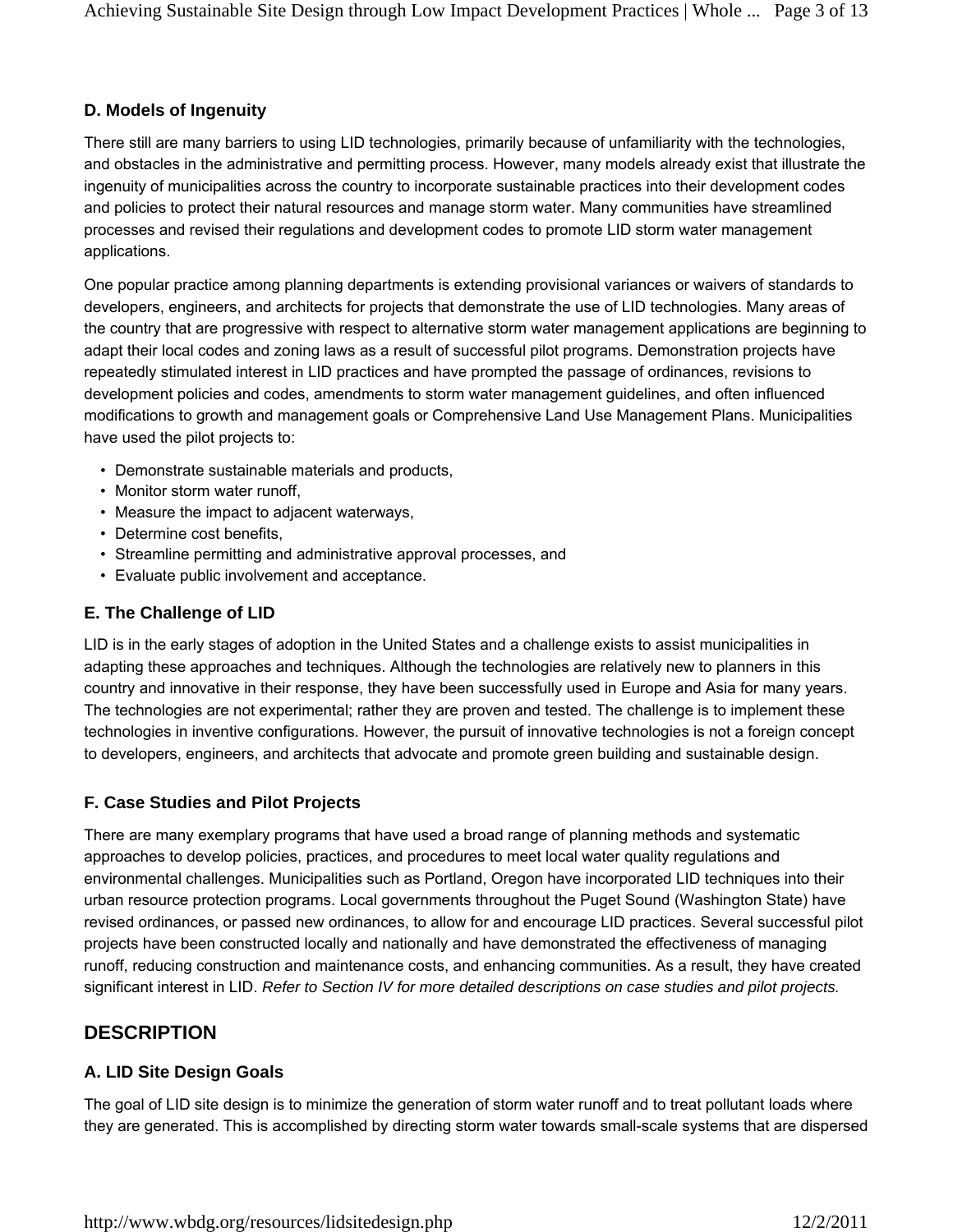throughout the site with the purpose of managing water in an evenly distributed manner. These distributed systems allow for downsizing or elimination of storm water ponds, curbs, and gutters, thus saving on infrastructure and storm conveyance costs. Eliminating (or reducing the size of) ponds makes available additional land for open space, lots, or supplementary building footprint.

Because LID embraces a variety of useful techniques for controlling runoff, designs can be customized according to local management requirements and site constraints. Designers and developers can select the LID technologies that are appropriate to a site's topographic and climatic conditions and are appropriate to meet storm water control requirements. New projects, redevelopment projects, and capital improvement projects are all candidates for implementation of LID.

## **B. LID Site Design Strategies**

Site design strategies for every design project address the arrangement of buildings, roads, parking areas, site features, and storm water management plans. LID builds on conventional design strategies by exploiting every surface in the infrastructure—natural and hardscape—to perform a beneficial hydrologic function. The surfaces are used to retain, detain, store, change the timing of, or filter runoff in a number of different configurations and combinations. Some of the more prevalent site design techniques include:

- Reduce imperviousness by using permeable paving or landscaping to break up expanses of impervious surfaces.
- Direct runoff into or across vegetated areas to help filter runoff and encourage groundwater recharge.
- Preserve, or design into the infrastructure, naturally vegetated areas that are in close proximity to parking areas, buildings, and other impervious expanses in order to slow runoff, filter out pollutants, and facilitate infiltration.
- Reduce street widths.
- Remove curbs and gutters from streets, parking areas, and parking islands to allow storm water sheet flow into vegetated areas.
- Use devices such as bioretention cells, vegetated swales, infiltration trenches, and dry wells to increase storage volume and facilitate infiltration.
- Grade to encourage sheet flow and lengthen flow paths to increase the runoff travel time in order to modify the peak flow rate.
- Disconnect impervious areas from the storm drain network and maintain natural drainage divides to keep flow paths dispersed.
- Disconnect roof downspouts and direct storm water into vegetated areas or into water collection devices.
- Install cisterns or sub-surface retention facilities to capture rainwater for use in irrigation and non-potable uses.
- Install vegetated roofs or garden roofs.
- Use native plants (or adaptable species) to establish an adaptable and low maintenance landscape that requires less irrigation and are appropriate for the climatic conditions.
- Use naturally occurring bio-chemical processes in plants located in tree box filters, swales, planter boxes.
- Divert water away and disconnect from the storm drain or CSO using correctional drainage techniques.

# **C. LID Site Planning Process**

This following is a model LID design strategy. It is important to have a clear idea of the sustainability goals in order to develop an effective LID storm water management program. Once strategies and LID technologies are identified, a master plan can be prepared.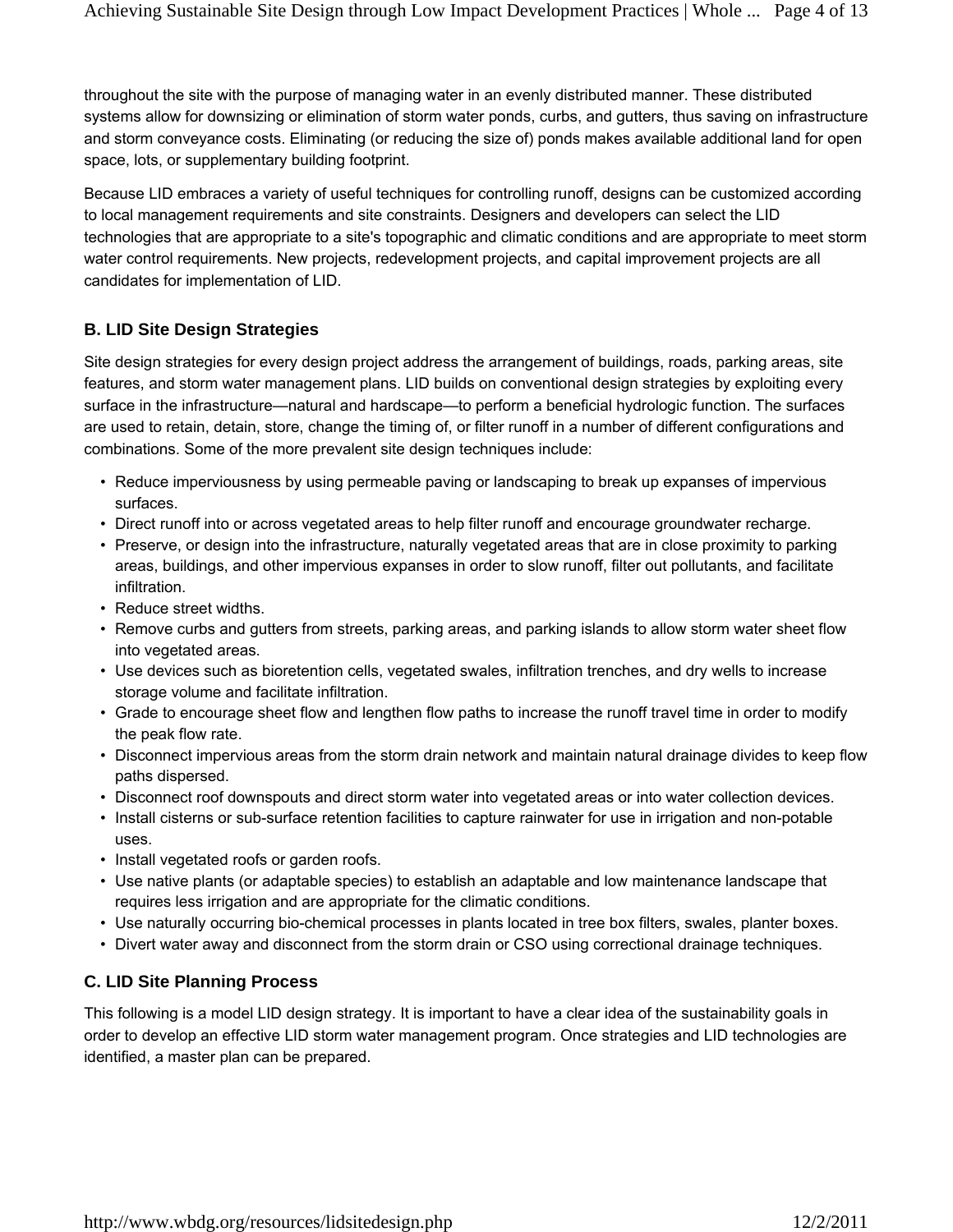

*Fig. 2: LID Design Development and Planning Process*

A step-by-step process for LID design development is described below:

## *Step 1: Define Project Objectives and Goals*

- a. Identify the LID objectives for the entire project.
- b. Determine the goals and feasibility for water quality, water quantity, peak runoff control, and on-site use of storm water.
- c. Determine project character/aesthetic. Identify the baseline principles from which LID design decisions will be made by defining the LID technologies that support the concept and visual aesthetic. Determine if it is a goal to irrigate open space with captured rainwater, or whether rain barrels are a suitable aesthetic for front or back yards. Determine if it is important to offer residential homeowners the ability to use rain barrels for private irrigation needs, or use subsurface detention facilities for carwashes. Consider whether green roofs or roof gardens are consistent with the envisioned architectural design.
- d. Prioritize and rank basic objectives.

## *Step 2: Analysis and Site Evaluation*

A site evaluation will facilitate LID design development by providing infrastructural, contextual, cultural, and community clues that will assist in the development of a LID program.

- a. Conduct a detailed investigation of the site through collected materials such as drainage maps, utilities information, soils maps, land use plans, and aerial photographs.
- b. Perform an on-site evaluation highlighting opportunities and constraints, such as pollutant hot spots, potential disconnects from Combined Sewer Overflows (CSOs), slopes, critical drainage areas, sunlight, shade, wind, habitat, potential green corridors, circulation, power lines, and storm drains. Make note of potential LID practices and areas where water quality and quantity controls could be installed.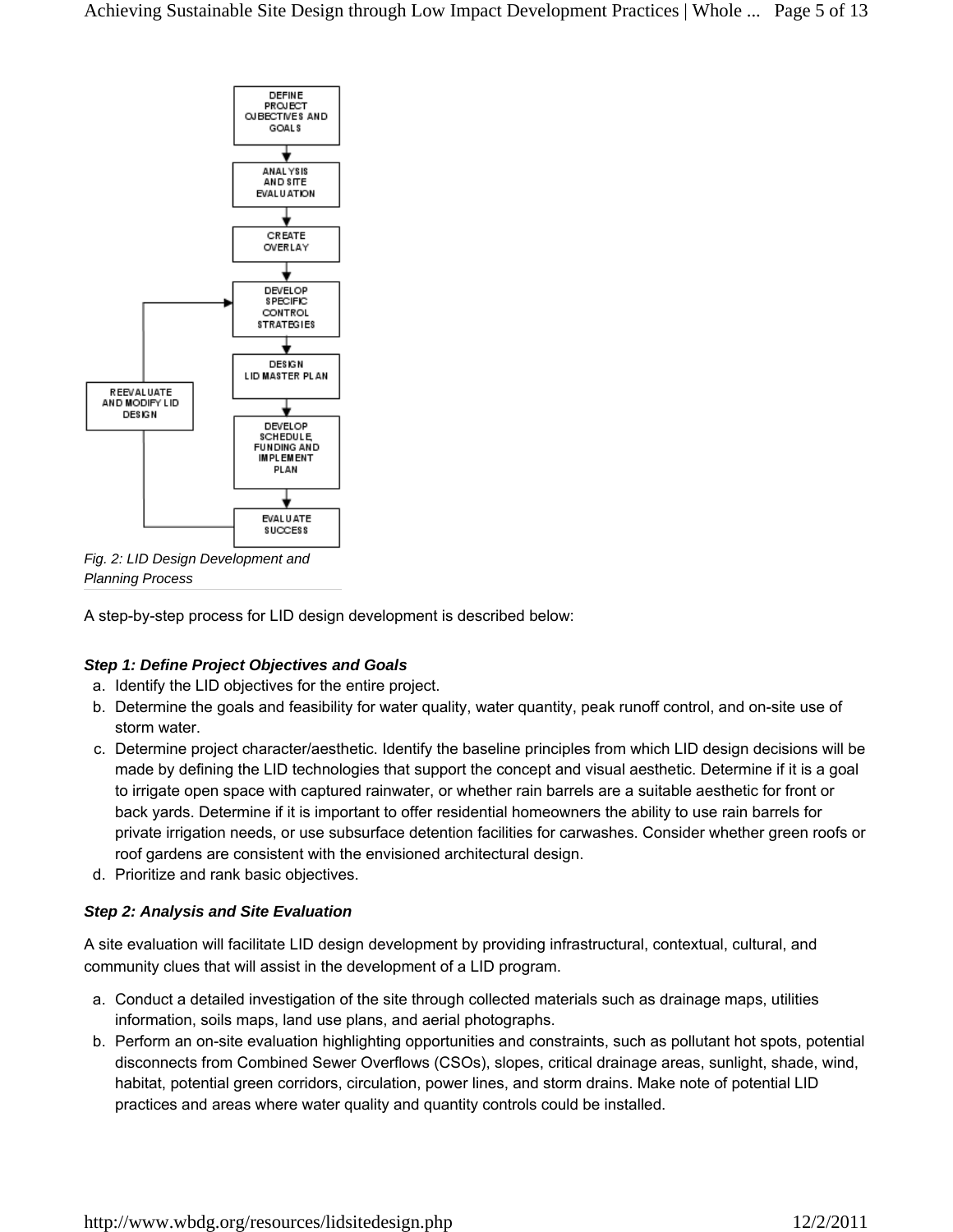#### *Step 3: Create Overlay*

- a. Classify the land use on the project site.
- b. Review the proposed architectural plan to identify buildings and structures, open or vegetated space, parking lots, parking lot islands, side yards, vegetated strips adjacent to sidewalks, and buffer areas.
- c. Create an overlay that identifies opportunities for LID devices.

## *Step 4: Develop LID Control Strategies*

- a. Develop a list of LID control strategies that potentially fulfill the objectives. Determine the appropriate number of LID controls needed. Identify specific LID technologies for the project site and determine how to integrate them, keeping in mind the optimum location, to meet their design objectives.
- b. Specify LID technologies for each land use component.

### *Step 5: Design LID Master Plan*

- a. Sketch a design concept that distributes the LID devices uniformly around the project site. Keep in mind that some LID technologies can be used to capture storm water from adjacent impervious areas. Consider where public recreation areas can be provided, such as networks of open space or green corridors. Take into account using all surfaces (built, hardscape, and landscape). Keep in mind the multifunctional aspect of LID technologies (i.e., parking lot with sub-surface detention facility).
- b. Develop a master plan that identifies all key control issues (water quality, water quantity, water conservation) and implementation areas. Specify specific LID technologies and any connections they have to storm water overflow units and sub-surface detention facilities.
- c. Finalize the plan.

### *Step 6: Develop Schedule, Funding, Construction, and Implementation Plans*

The development process is not a linear or static process but one that is dynamic and adaptable.

#### *Step 7: Evaluate Success or Modify Design*

Developing a storm water management program using LID principles and practices is a dynamic process. Evaluate the design to see if it meets project storm water management objectives. This will be achieved by:

- a. Conducting modeling and/or calculations to determine if the master plan meets storm water control objectives. If the design does not meet the requirements, consider alternative strategies and repeat Steps 4, 5, and 6.
- b. Periodically reevaluate the plan during the implementation process to determine if revisions need to be made to the storm water management program.

## **D. LID Technologies and Water Conservation**

The following example addresses a way to determine the goals for on-site reuse of rainwater and water conservation. Determine which level of on-site reuse and water conservation is consistent with project objectives. A list of suitable LID technologies is suggested for the different water conservation levels.

#### *Level One: Distribution* 1.

Storm water runoff is distributed using open and vegetated areas to increase infiltration and reduce the amount of storm water that enters the storm drains. This requires minimal infrastructural modifications/additions.

*LID Technologies:* Sheet flow to rain gardens, bioswales, bioretention cells, tree box filters, soil amendments, structural soil, native and sustainable ornamental plants

#### *Level Two: Hardscape Materials and Curbs* 2.

Replace hardscape materials with permeable materials. Construct sidewalks, parking bays, and internal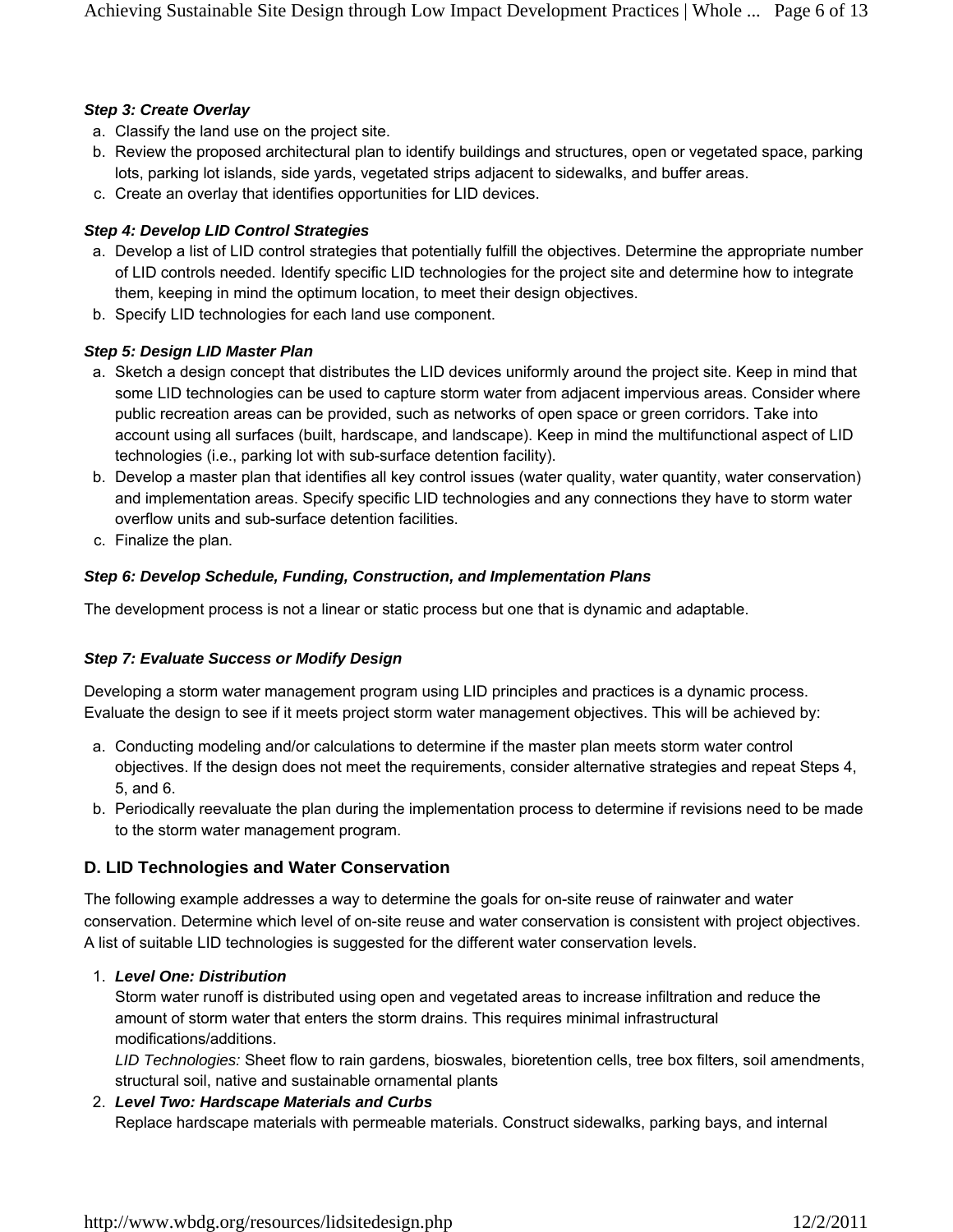alleys with materials, such as permeable concrete or green grids, that allow water to infiltrate. Slope roads in the directions of the parking lot islands, and construct curb-less islands to allow water to flow into the island. Minimal infrastructural alterations/additions are required.

*LID Technologies:* Permeable paving, curb-less parking lot islands, porous concrete parking bays, and above listed technologies

## *Level Three: Recycling Rainwater and Runoff* 3.

This level uses above-ground LID devices to channel and collect rainwater from roofs, and uses sub-surface facilities to treat and collect runoff from roads and sidewalks. The recycled and stored water is used for irrigation and other non-potable purposes. The devices are integral with the buildings and infrastructure. Significant infrastructural alterations/additions are required.

*LID Technologies:* Disconnected roof drains, cisterns, sub-surface storm water retention facility (below parking lots), rooftop channels, rain barrels, and above listed technologies

LID can be thought of as a component of the larger approach to sustainable design and water conservation. LID makes use of the rainfall and storm water that reaches a site, filtering it and directing it for reuse. LID site design technologies can be incorporated into the overall LEED Water Efficiency and Innovative Wastewater Technology goals pertaining to water use, recycling grey water, and water sewage treatment.

*This analysis was compiled through a grant through the National Fish and Wildlife Foundation.*

# **APPLICATION**

## **LID Implementation Examples**

Many municipalities in the U.S. have been very proactive in using on-site source control methods to manage storm water, such as in Maplewood, Minnesota. In 1995, Birmingham Street, in Maplewood, was retrofitted with rain gardens adjacent to curb-less streets, instead of conventional curb and gutter, and became a precedent for future streetscape improvement projects in the county. The City of Olympia, Washington, has been very proactive in requiring certain sustainable storm water management practices to reduce the impact of impervious areas (e.g., narrower streets and permeable parking bays) and have adopted new codes and development guidelines. The City of Portland, Oregon, has revised zoning codes for parking lots to reduce the minimum size of parking bays and increase the required interior landscaping. Santa Monica, California, has modified its municipal code to encourage the use of sustainable practices including a number of site, landscape and water conservation technologies.

Some successful LID design and program development models include:

#### *1. Olympia, Washington—Green Cove Basin*

#### *Key Goals:*

- Designate Green Cove Creek as a sensitive drainage basin.
- Adopt low impact development regulations within designated sensitive drainage basins which may include storm water standards, critical area regulations, zoning designations, and other development standards.
- Protect critical areas in designated sensitive drainage basins.
- Direct development away from sensitive areas.

#### *Key Elements:*

- Increases allowable residential densities from single-family to duplex and multi-family uses.
- Limits maximum impervious surface coverage per lot.
- Reduces lot widths and setbacks.
- Increases maximum building heights.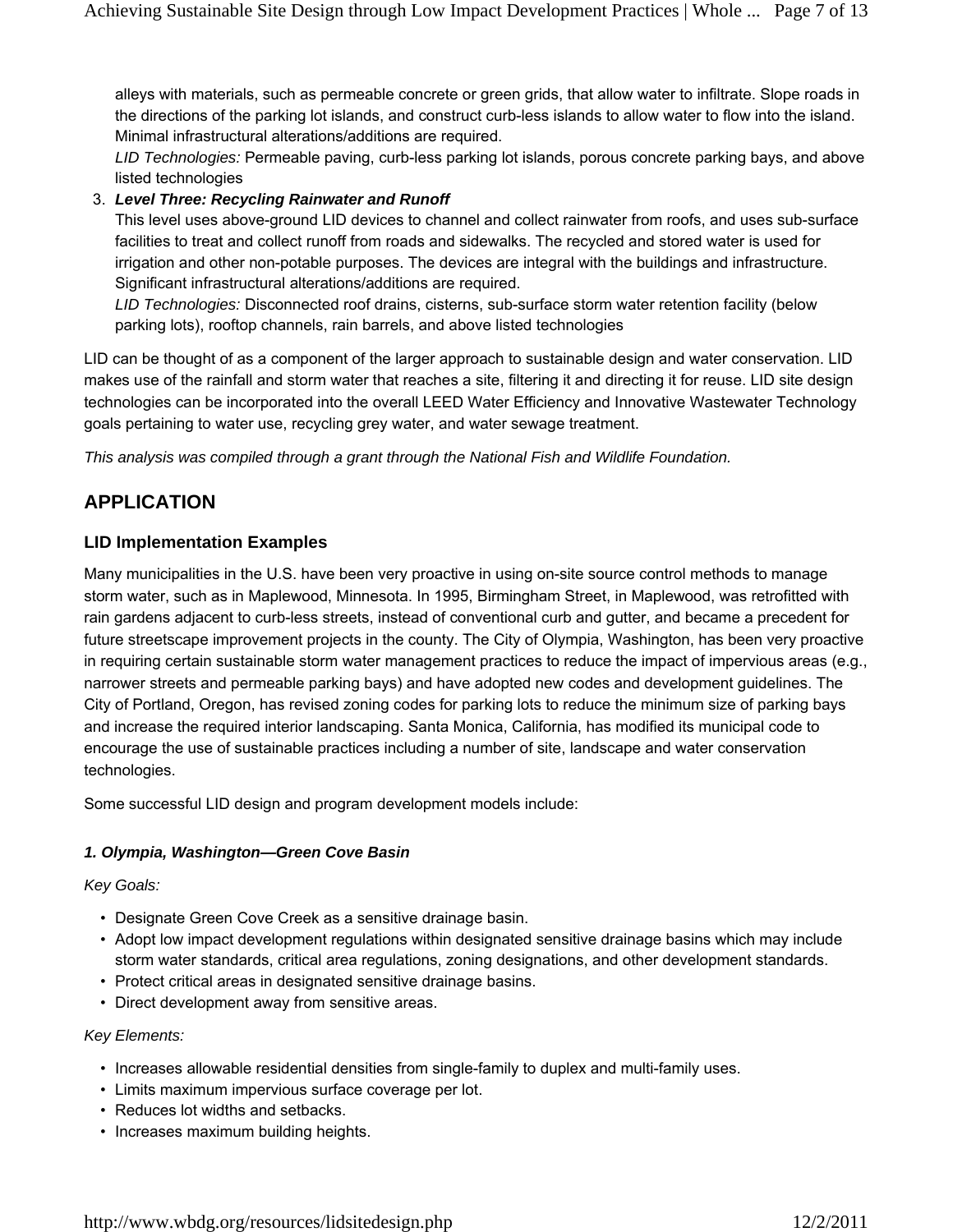- Changes zoning to allow multiple uses.
- Allows use of pervious materials on driveways and sidewalks.
- Requires use of pervious materials on new parking areas.
- Reduces width of local access streets to 18 feet.
- Reduce width of neighborhood collector streets to 25 feet.
- Increases width of sidewalk planters to 25 feet.
- Requires use of a rock infiltration gallery/conveyance system on roads where street slopes are less than 5 percent.
- Increases minimum tree density to 220 trees per acre (approx. 55%).

#### *Comments:*

The ordinance requires the use of one technique to handle street runoff, rather than providing a suite of technologies that might be more adaptable to different situations. The ordinance does not specifically address the treatment or capture of runoff from buildings.

#### *2. Portland, Oregon—Amendments to Zoning Code*

#### *Objective:*

To promote integration of storm water management facilities into parking lot layouts, to decrease the size of parking stalls and aisles, and to increase parking lot landscaping.

#### *Key Elements:*

- Promotes management of parking lot runoff within parking lot landscaping.
- Reduces parking space dimensions to 16 feet x 18½ feet for 90-degree parking.
- Reduces aisle width to 20 feet.

#### *Comments:*

An effort was made to permit and promote the management of parking lot runoff within interior landscaping, but to avoid creating excessive complications for retrofits of existing parking lots. The zoning code does not explicitly require that storm water runoff be managed within parking lot landscaping. The regulation of storm water management is left to the Bureau of Environmental Services. Specific requirements for parking lot runoff management are included in the city's *Storm Water Management Manual*.

#### *3. Santa Monica, California*

#### *Objective:*

To reduce runoff volume and contamination from both existing properties and future developments.

#### *Key Elements:*

- Establishes "Good Housekeeping Requirements" for existing properties, including the removal of hazardous substances from areas susceptible to runoff and restrictions on the washing down of paved areas.
- Requires all new developments and substantial remodels to submit an "Urban Runoff Mitigation Plan", and to reduce projected runoff for a project site by twenty percent. Provides a list of recommended design elements, including, but not limited to:
	- Maximize infiltration using:
		- biofilters
		- green strips
		- swales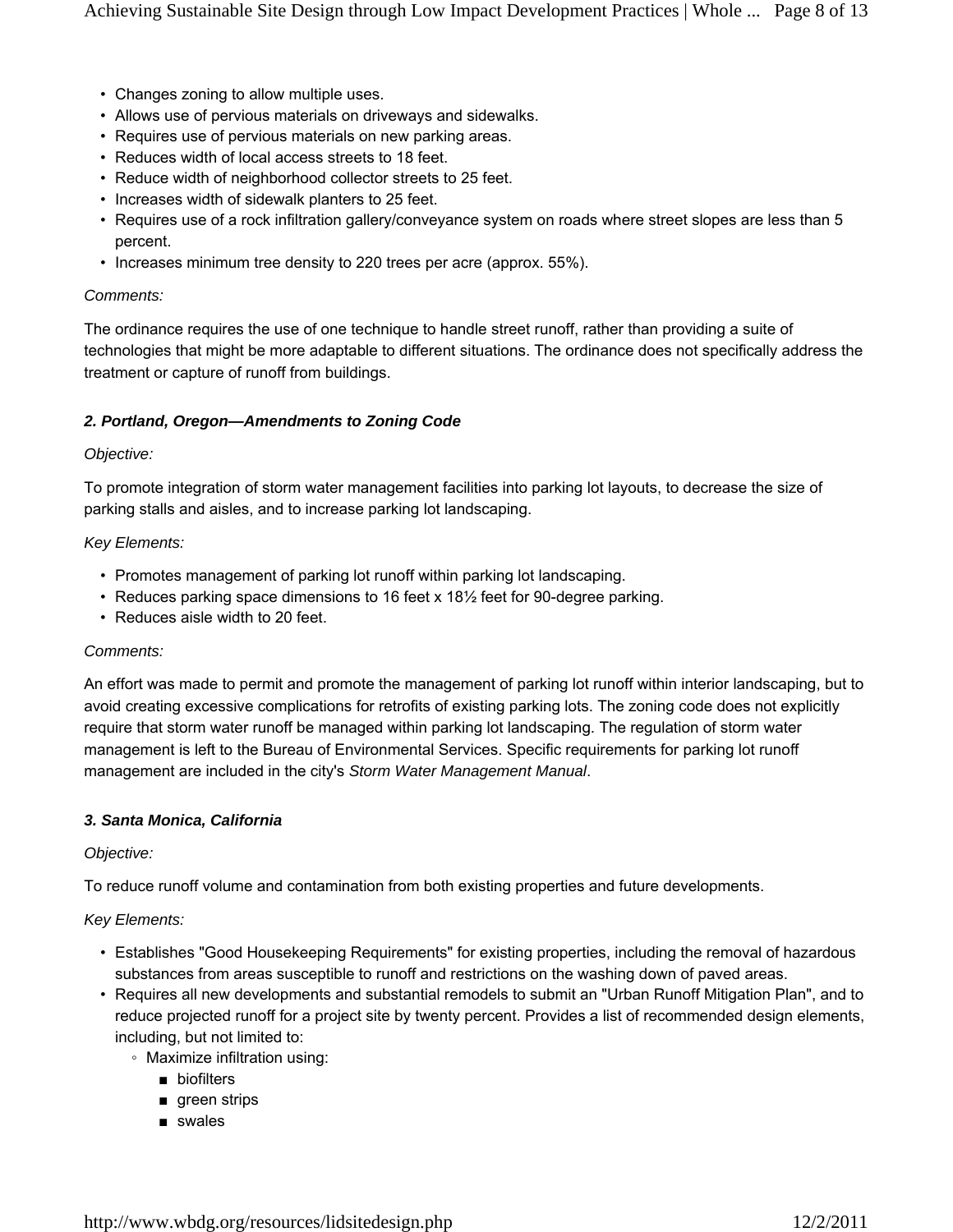- permeable materials in lieu of hardscapes
- Maximize amount of runoff directed permeable areas
- Orient roof runoff toward permeable surfaces or structural BMPs
- Modify grading to divert flow to permeable areas
- Design curbs to minimize isolation of permeable or landscaped areas
- Maximize storm water reuse
- Use cisterns, retention structures or green rooftops to store runoff for reuse
- Install BMPs to remove pollutants from runoff
- Urban Runoff Mitigation Plan must include maintenance plan and applicant's signed statement accepting responsibility for all BMP maintenance.
- Downspouts and subsurface pipes directing storm water to the curb must be fitted with a French drain system of perforated pipe and gravel.

#### *Comments:*

Substantial differences exist between the ordinance as adopted in 1992 and the most recent revision (2000). Both versions are included for the purpose of comparison. At some point, it may be instructive to research the reasons for changes in language and specific requirements.

### *4. King County, Washington-LID / Built Green™ Demonstration Projects*

#### *Objective:*

To create three safe, healthy, and diverse communities that are sustainable and affordable, and to study the efficiency of the development review process as it affects project affordability.

#### *Key Goals:*

The three (3) pilot projects will:

- Demonstrate environmentally-friendly storm water management techniques (low impact development) that use landscaping and small-scale hydrologic devices to capture, filter, and infiltrate storm water runoff.
- Demonstrate ecologically sound approach to managing the built environment using Built Green™ construction principles.
- Feature recycled materials, energy efficiency, and natural habitat protection.

#### The three projects are:

- *Hope VI Park Lake Homes in White Center:* An urban infill mixed-use redevelopment site of 900 units: new 1. single family and multi-family housing units; developed by King County Housing Authority
- *Shamrock in Renton:* An urban single family residential project of 100 single family housing units developed 2. by Camwest, a private developer
- 3. *Sunflower Development on Vashon Island:* A housing project of 14 single family homes

#### *Key Elements:*

The modifications and waivers to standard development regulations that may be modified for the low impact development and Built Green™ demonstration projects may include:

- Zoning
- Density and dimensions
- Design requirements
- King County road standards
- Parking and circulation
- Landscaping and water use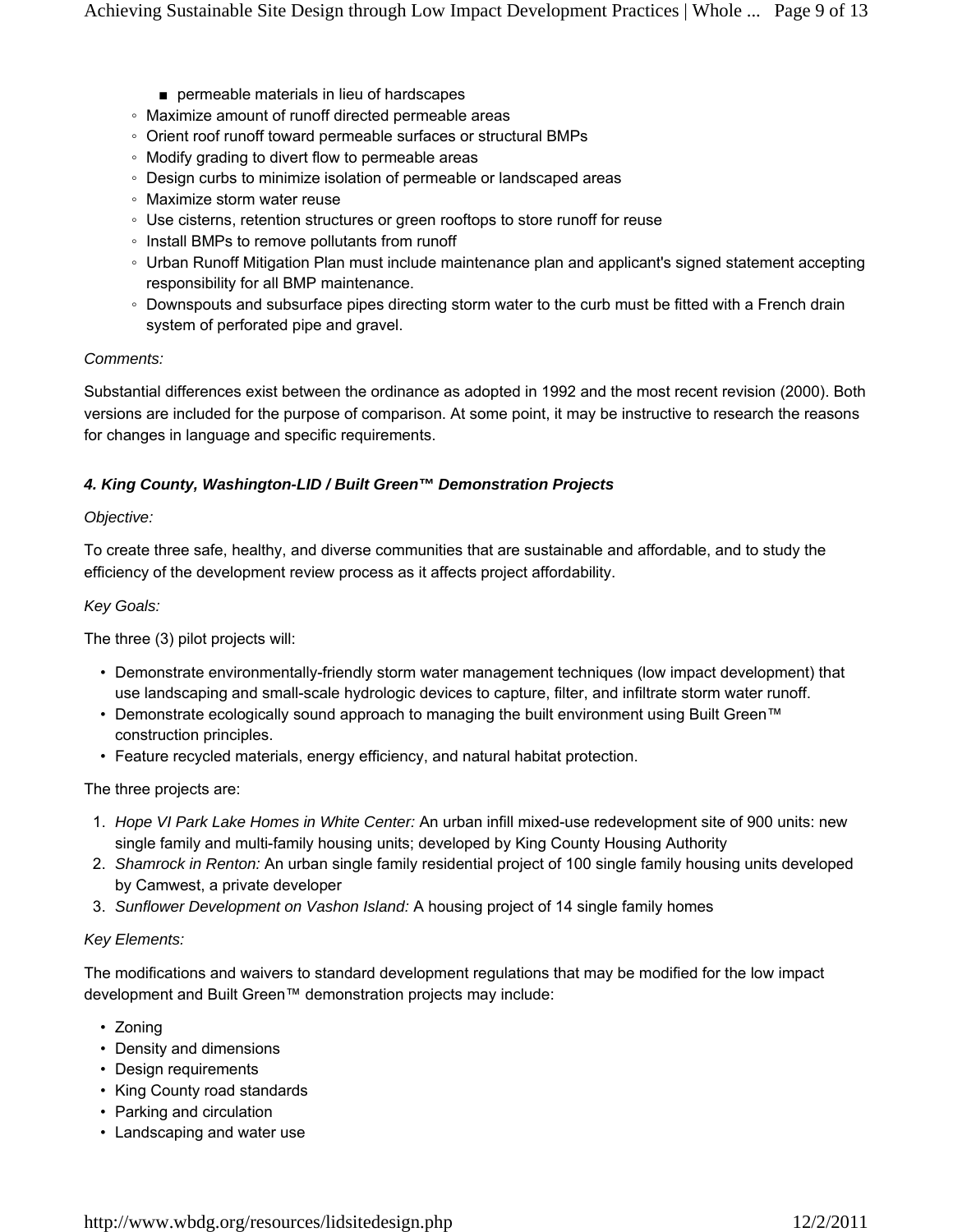- Drainage review requirements
- Environmentally sensitive areas
- Signs

#### *5. Maplewood, Minnesota*

#### *Objective:*

Adopted LID storm water management techniques as an alternative to conventional curb and gutter infrastructure in a 1950s residential community slated for a street improvement project.

#### *Key Goals:*

- Retrofit two blocks of existing streets and front yard municipal storm water easements with rain gardens that infiltrate storm water.
- Reduce capital costs for municipal infrastructure by avoiding curb and gutter installation.
- Build an ecologically friendly landscape that supports biodiversity.
- Create a culturally sustainable landscape through community involvement.
- Enhance the aesthetic of the neighborhood.

#### *Key Elements:*

The landscape retrofits include:

- Grassed swales in storm water easements.
- Rain gardens in front yards of volunteer residents. Residents selected from seven types of garden designs that use native plants, such as "easy shrub," "butterfly and friends," or "Minnesota prairie garden". The city provided the landscape design and all of the plants required for their garden.
- French drains installed at key locations to increase infiltration capacity.
- The front yard gardens create a landscape corridor up and down the street.
- An abandoned lot was used as a storm water retention area and has become a community nature garden.
- The program is supported by community education and outreach programs and promotes public involvement.
- Questionnaires address homeowners' uncertainties about design, the use of the storm water easement in their front yard, maintenance, and care.
- Annual community "planting days" are scheduled where city personnel and residents demonstrate how to plant and maintain rain gardens.

*This analysis was compiled through a grant through the Summit Fund of Washington.*

## **Low Impact Development Technologies**

Refer to the Low Impact Development Technologies(/resources/lidtech.php) Resource Page for more detailed descriptions about specific LID technologies, cost comparisons, benefits, and their use.

# **RELEVANT CODES AND STANDARDS**

## **Regulatory Compliance**

- Chesapeake Bay Agreement 2000
- Clean Water Act
	- Section 303. Total Maximum Daily Loads
	- Section 311. Spill Prevention, Control and Countermeasure Requirements
	- Section 319. State Non-Point Source Management Program
	- Section 401. Certification and Wetlands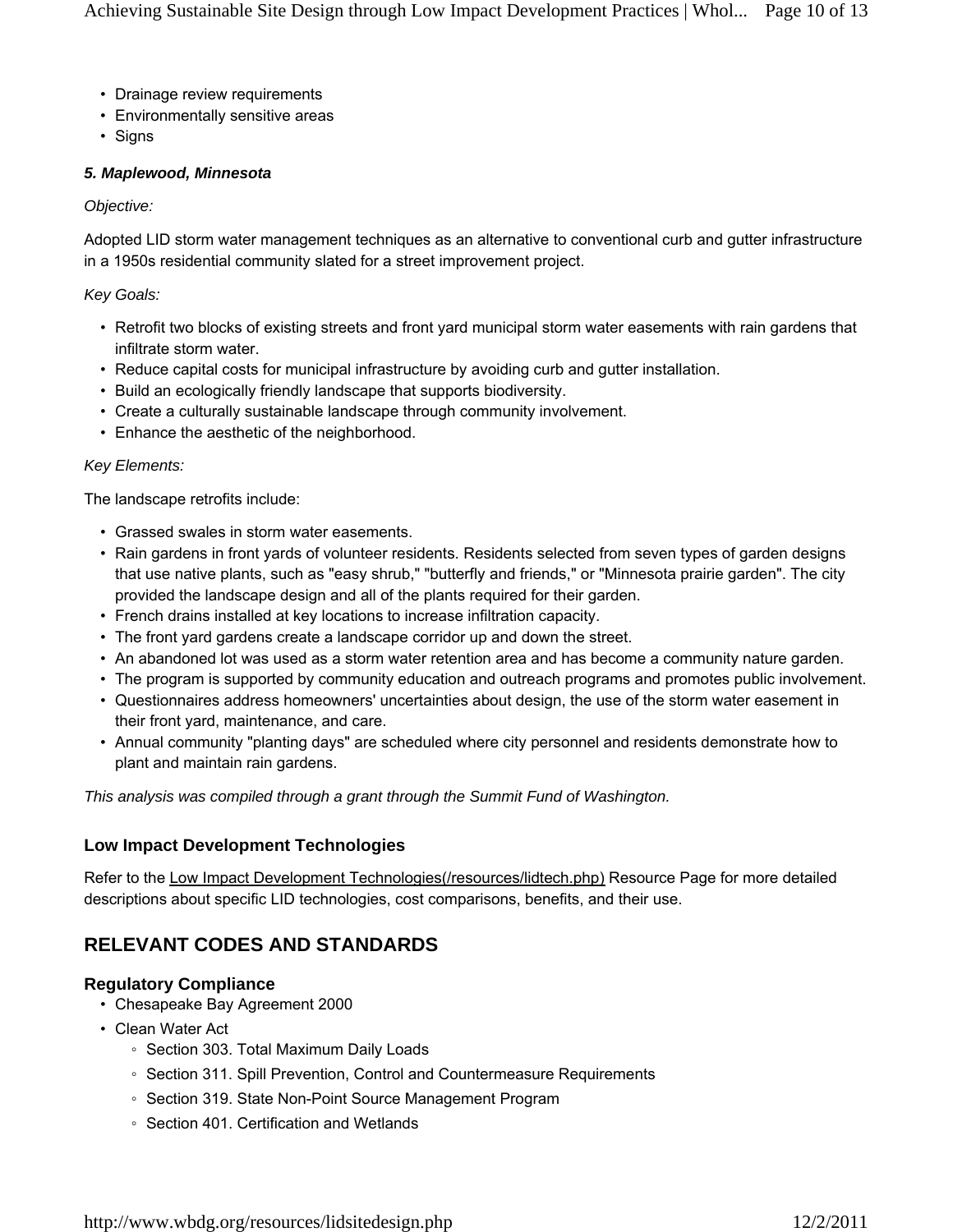- Section 402. National Pollutant Discharge Elimination System (NPDES) Program
- Section 404. Regulation of Dredged or Fill Material
- Safe Drinking Water Act Wellhead Protection Program
- Coastal Zone Management Act
- Energy Policy Act of 1992
- Estuaries and Clean Waters Act of 2000
- National Environmental Policy Act of 1969
- Sikes Act

## **Federal Directives**

• Executive Order 13423, "Strengthening Federal Environmental, Energy, and Transportation Management"(/ccb/browse\_doc.php?d=7707)

# **ADDITIONAL RESOURCES**

## **WBDG**

### *Design Objectives*

Sustainable(/design/sustainable.php), Sustainable—Protect and Conserve Water(/design/conserve\_water.php)

#### *Product and Systems*

Building Envelope Design Guide: Below Grade Systems(/design/env\_bg\_overview.php), Foundation Walls (/design/env\_bg\_wall.php), Floor Slabs(/design/env\_bg\_slab.php), Plazas, Tunnels, Vaults (/design/env\_bg\_plaza.php)

Federal Green Construction Guide for Specifiers:

- 07 33 63 (02930) Vegetated Roof Covering(/ccb/browse\_doc.php?d=8047)
- 31 25 73 (02635) Stormwater Management by Compost(/ccb/browse\_doc.php?d=8077)
- 32 10 00 (02700) Bases, Ballasts, Paving(/ccb/browse\_doc.php?d=8079)
- 32 12 43 (02795) Porous Paving(/ccb/browse\_doc.php?d=8080)
- 32 71 00 (02670) Constructed Wetlands(/ccb/browse\_doc.php?d=8081)
- 32 90 00 (02900) Planting(/ccb/browse\_doc.php?d=8082)
- 33 16 20 (11201) Rainwater Harvesting(/ccb/browse\_doc.php?d=8083)

#### **Associations**

• National Association of Homebuilders-Low Impact Development Practices for Storm Water Management (http://www.toolbase.org/Techinventory/TechDetails.aspx? ContentDetailID=909&BucketID=6&CategoryID=11)

## **Organizations**

- Center for Watershed Protection(http://www.cwp.org/)
- Chesapeake Stormwater Network(http://www.chesapeakestormwater.net/)
- Low Impact Development Center, Inc.(http://www.lowimpactdevelopment.org)
- Puget Sound Action Team
- (http://www.psat.wa.gov/Programs/LID.htm) Sustainable Buildings Industry Council (SBIC)(http://www.sbicouncil.org/)
- U.S. Green Buildings Council (USGBC)(http://www.usgbc.org/)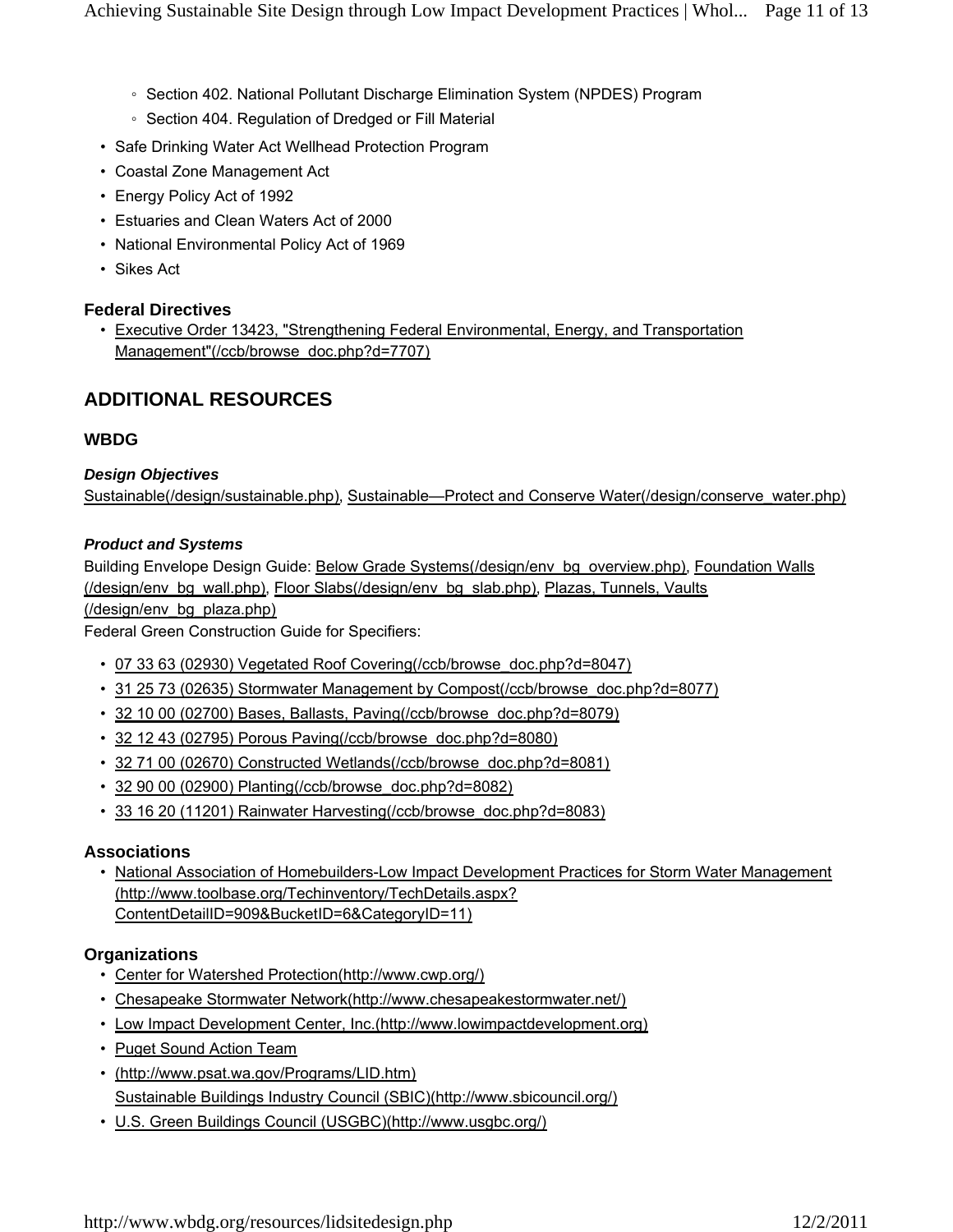# **Publications**

- *GSA LEED® Applications Guide(/ccb/browse\_doc.php?d=238)*
- *GSA LEED® Cost Study(/ccb/browse\_doc.php?d=90)*
- *Natural Approaches to Storm Water Management (http://www.psat.wa.gov/Publications/LID\_studies/lid\_natural\_approaches.pdf)* (PDF 1.2 MB)
- *The Practice of Low Impact Development(http://www.huduser.org/publications/destech/lowImpactDevl.html)* —NAHB for the Dept of HUD
- *"Reducing Combined Sewer Overflows—Toward Clean Water in Washington, DC"(http://www.puaf.umd.edu/files.php/faculty/nelson/workshop/REDUCING%20COMBINED%20SEWER% 20OVERFLOWS%20TOWARD%20CLEAN%20WATER%20IN%20WASHINGTON.pdf)* (PDF 415 KB)
- *"Out of the Gutter—Reducing Polluted Runoff in the District of Columbia"(http://www.nrdc.org/water/pollution/gutter/gutter.pdf)* (PDF 1.4 MB) (NRDC)
- *Low Impact Development(http://www.psat.wa.gov/Programs/LID/lid\_cd/LID\_resources.htm)*
- *Low Impact Development—Protecting Water Resources as Our Cities Grow*

# **Design and Analysis Tools**

- *ASLA Sustainable Landscapes(http://www.asla.org/sustainablelandscapes/)*
- *Bioretention Facility Design References(http://mdswm.com/)*
- *LID Costs for Redevelopment Sites(http://www.chesapeakestormwater.net/all-things-stormwater/lid-costs-for- redevelopment-sites.html)*
- *Low Impact Development Urban Design Tools(http://www.lid-stormwater.net)*
- *Montgomery County Rainscapes Program(http://www.montgomerycountymd.gov/dectmpl.asp?url=% 5Ccontent%5Cdep%5Cwater%5Crainscapes.asp)*
- *Prince Georges County—Low Impact Development (http://www.princegeorgescountymd.gov/Government/AgencyIndex/DER/ESG/low-impact.asp)*
- *Sustainable Sites Initiative(http://www.sustainablesites.org/)*

# **Training**

- *American Society of Civil Engineers (ASCE) Training(http://www.asce.org/knowledge-learning/continuing- education/)*
- *Center for Watershed Protection(http://www.cwp.org/our-work/training.html)*
- *Low Impact Development Conferences(http://www.lowimpactdevelopment.org/conferences.htm)*
- *Low Impact Development Conference 2001 (Puget Sound)*
- *(http://www.psat.wa.gov/Programs/LID/lid\_cd/LID\_resources.htm) Low Impact Development Training Workshops(http://www.lowimpactdevelopment.org/training.htm)*

# **Research**

• *Center for Watershed Protection(http://www.cwp.org/our-work/research.html)*

# **Other**

- *Environmental Protection Agency (EPA)(http://www.epa.gov/oaintrnt/stormwater/index.htm)*
- *EPA—Low Impact Development(http://www.epa.gov/owow/nps/lid/)*
- *EPA—Storm Water Management(http://www.epa.gov/oaintrnt/stormwater/index.htm)*
- *EPA—Storm Water Management at the EPA Headquarters Office Complex (http://www.epa.gov/owow/nps/lid/stormwater\_hq/)*